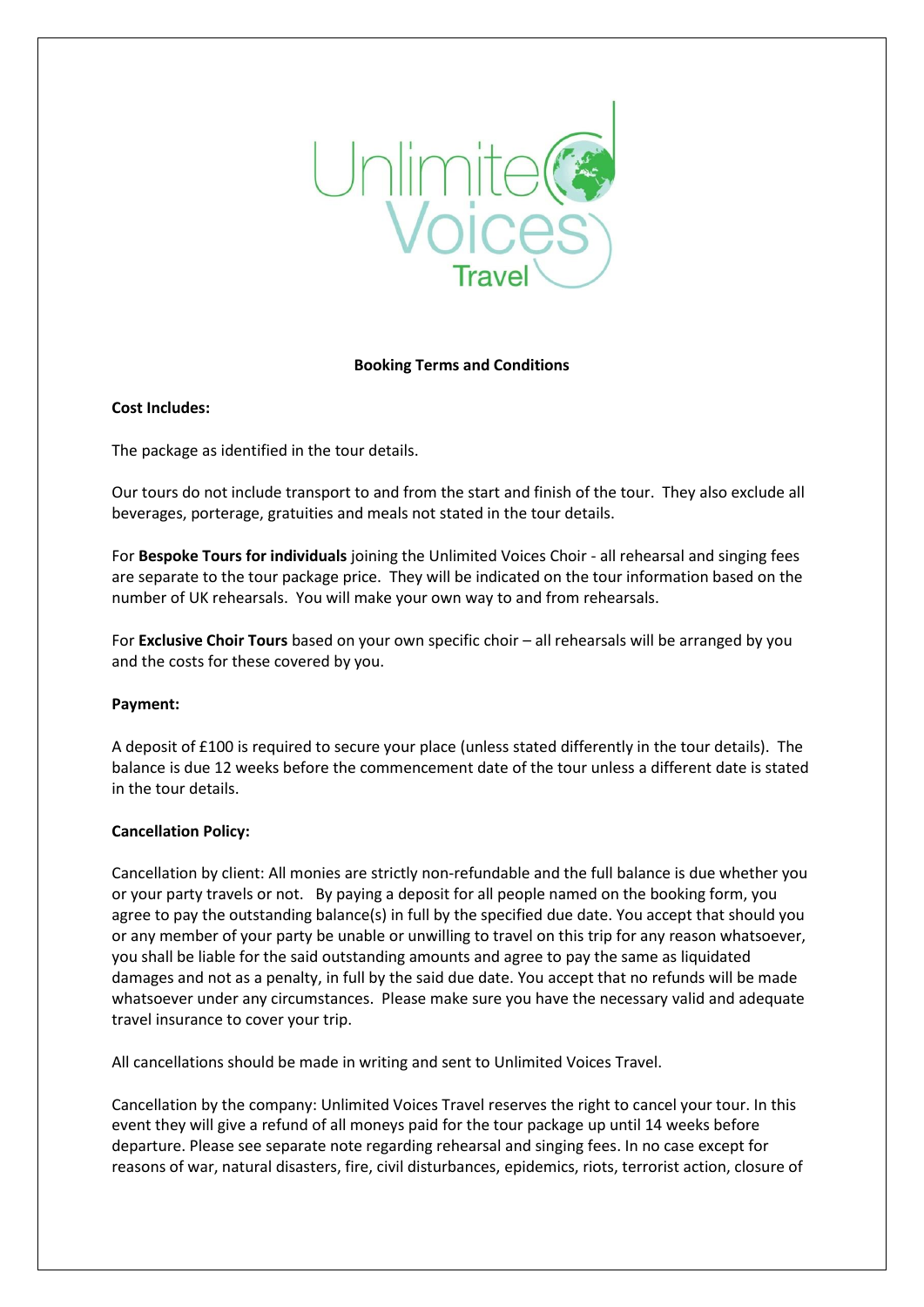port or airport, industrial disputes, force majeure or similar events beyond our control will cancellation take place within 14 weeks of the departure date. In the event of a cancellation within 14 weeks under these conditions, Unlimited Voices Travel retains the right to make a partial refund at their own discretion.

Please note that all rehearsal and singing fees cannot be refunded once rehearsals have started even if it is within the period up until 14 weeks before departure.

### **Postponement of Any Tours**

We make every effort to run our tours on the dates they are scheduled. However, if for any reason beyond our control the tour has to be postponed all bookings will be transferred to the new date. If the new dates are unsuitable for you we will refund your payment less the deposits paid, to cover the work already undertaken. Please see separate notes regarding singing fees.

#### **Insurance:**

Unlimited Voices Travel requires that you have adequate Travel Insurance. They require proof of this for all tours outside of the UK.

#### **Surcharges:**

Unlimited Voices Travel can take no responsibility for changes in the economic climate that might affect the services of the suppliers. **The prices quoted are based on the current exchange rate.** We endeavour to ensure that your holiday will not be subject to any surcharge except for those resulting from fuel surcharges, currency fluctuations and government action. Should this occur any extra costs would be passed on to you.

## **Liability:**

We have taken all reasonable steps to ensure that proper arrangements have been made for our tours and that the suppliers of the services are efficient and reputable. Every booking is subject to the conditions imposed by our suppliers. We cannot be held liable for any loss or expenses suffered by you as a result of your late arrival at the start of the tour, or at any time during the tour, for other than reasons within our control. Any wilful damage to property is your sole responsibility and the company will not be responsible for any costs incurred due to such action or measures taken up by the various authorities or principals. Damage will be charged to you and must be paid for at that time. We cannot accept claims when an inferior vehicle is used as relief or replacement in an emergency. Unlimited Voices Travel reserves the right to withdraw any person at any time from a tour if their behaviour is likely to affect the smooth operation of the tour or adversely affect the enjoyment or safety of other passengers and we shall not be under any liability to such person whatsoever. This is without any liability whatsoever on the company's behalf for homeward travel arrangements or refund of tour costs. The decision of the Tour Director will be final.

Unlimited Voices Travel will not be held responsible for closure of any sites, restaurants or suppliers named in the tour itinerary. Under such circumstances every endeavour will be made to find an alternative. Unlimited Voices reserve the right to substitute hotels.

With regard to singing locations, venues can at any time rescind our option to sing if such venues have to alter their programme of events at any time for reasons not known at the time of our booking. By applying for this trip and paying a deposit you are accepting that there cannot be 100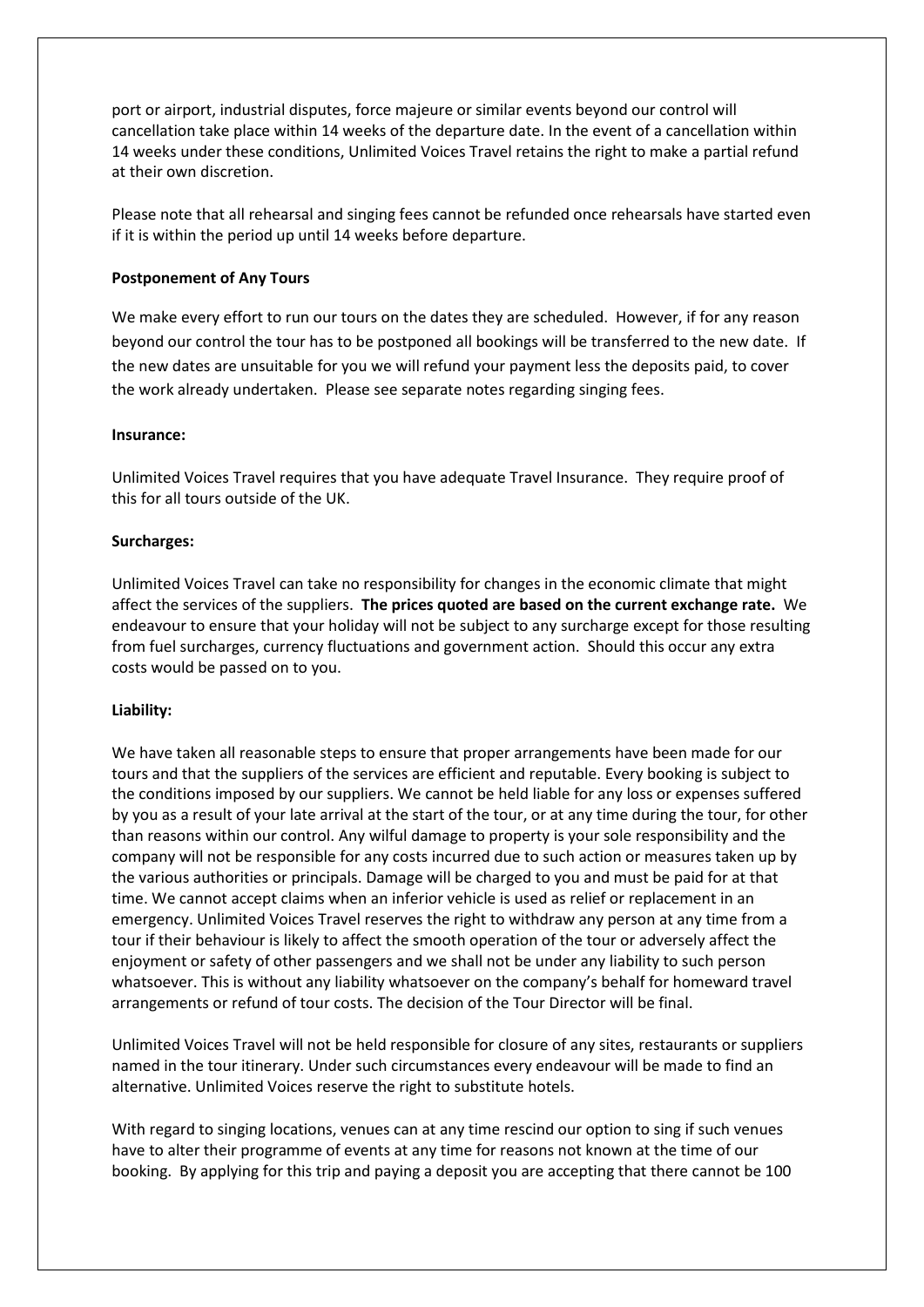per cent certainty for the recitals to take place at the given location and that should the location rescind the option you are happy to sing elsewhere if this can be arranged. Should this happen we will look for alternative singing locations. However, please be aware of this when signing up for our singing tours as we are unable to make refunds in the unlikely event of this happening.

By applying for this trip and paying a deposit you acknowledge that rehearsing and performing recitals on singing holidays can be physically demanding, and may require performances in unusual places and on uneven ground, including steps, outdoor terrain, uneven floors in ancient buildings etc. By paying your deposit for this tour you accept that you are responsible for your own safety and well being and will opt out if you feel unsafe in any singing location. You accept that Unlimited Voices Travel cannot be held responsible for you in such circumstances and the choice is yours to take part, whether these are impromptu recitals or part of the scheduled itinerary.

In the event that a passport is lost or one of the group members is taken ill or has an accident, Unlimited Voices Travel will assist to the best of their ability but must reserve the right to carry on with the tour. It may be necessary to leave the tour member to rejoin later at his/her own expense.

# **Complaints:**

If you have a complaint during your tour, please notify your tour director immediately so that he/she can try to resolve the problem. If the matter is not resolved to your satisfaction, you should inform the company in writing within 28 days of the end of the holiday.

## **Photography:**

Photographs of all our tours, recitals, sightseeing, events etc are an integral part of our singing holidays. Please note your participation and that of all those named on your application form in the holiday is taken as your acceptance to be in such photographs without further reference to you. It is also taken as consent to use such photographs for purposes of social media, advertising, website and distribution of such images as necessary for the promotion of Unlimited Voices Travel.

## **Information Accuracy:**

All the facts in our published tour information and material about our suppliers and services are checked so that they are as accurate as possible before going to print. This information is compiled in advance and changes do happen that are not within our control. Such changes are regrettable and where a major change takes place, we will inform you whenever possible.

These are the standard terms and conditions for Unlimited Voices Travel. These conditions shall be interpreted, construed and enforced in all respects in accordance with English law and you and we each irrevocably agree to submit to the exclusive jurisdiction of the English Courts in respect of any dispute or claim arising out of or in connection with these conditions.